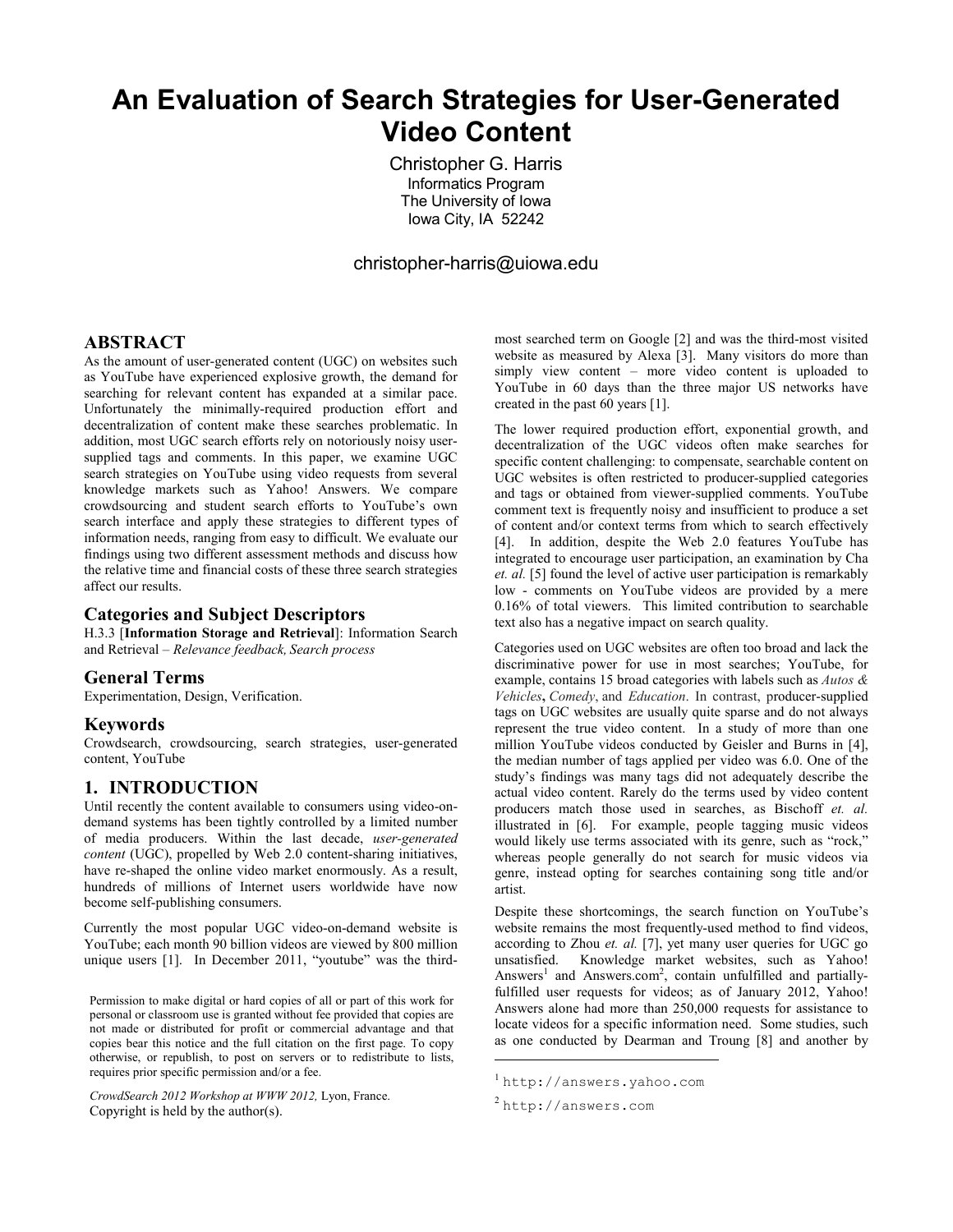Bian *et. al.* [9] found that inadequate phrasing of a question and/or corresponding answer on knowledge market websites negatively affects utility. Consequently, the ability to effectively search for UGC, particularly on rare or noisy topics, remains a challenge.

Crowdsourcing may provide a viable solution for searching UGC. The use of the crowd as a search strategy is compelling; it introduces diversity of search terms since different members of the crowd will apply different search strategies based on their familiarity with the search topic. Moreover, the crowd has been shown to provide good quality in studies involving relevance judgments. Even with diversity, we can still expect search quality: some studies on prediction in crowdsourcing systems demonstrate that reliability of the average of predicted scores by the crowd improves as the size of the crowd increases [10, 11]. Likewise, search quality is expected to improve as the number of searchers in the crowd expands. Crowdsourcing contrasts with knowledge markets in level of engagement; Nielsen mentions in [12] that over 90% of knowledge market group participants fail to contribute; therefore the crowdsourcing aspect introduces some financial incentive to motivate task participation.

The objective in this paper is to examine if the crowd can provide a more precise set of UGC search results, given a query, compared with other multimedia search tools. The contributions of this paper are as follows. First we compare the retrieval performance of different retrieval models in terms of precision on several categories using UGC video requests taken from leading knowledge market websites. We then compare YouTube's own search interface with a search conducted by students as well as a search approach using crowdsourcing. We evaluate our results using two methods: mean average precision determined after applying pooling, and a simple list preference, where the entire list of videos judged as relevant by each method are compared.

The remainder of the paper is organized as follows. In Section 2 we put our work in the context of previous work. In Section 3 we discuss our experimental setup. Section 4 offers a discussion of the results. We conclude and provide insight into future work in Section 5.

## **2. RELATED WORK**

Even prior to Web 2.0, there has been significant research in multimedia search methods, including several organized competitions that involve traditional search strategies. The popular TRECVid [13] benchmarking competition focuses on the detection of specific features within non-UGC multimedia collections. Wikipedia Retrieval, a task in ImageCLEF [14] involves locating relevant images from the Wikipedia image collection based on a provided text query and several sample images. While Wikipedia Retrieval examines noisy and unstructured textual annotations in Wikipedia multimedia, the semi-structured content evaluated in ImageCLEF is far less noisy and more structured than content searches on YouTube.

Several studies have examined search quality on user-supplied tags in other Web 2.0 applications. Diversity of image tag search results in Flickr using an implicit relevance feedback model is explored by von Zwol *et. al.* [15], concluding that diversity is an important component when retrieval is based on small data sets, such as those found in image tags. Hotho *et. al.* explore folksonomy tagging, which is bound by the same noisy unstructured restrictions as YouTube tags [16], but their study was primarily focused on recommender systems usage of these tags. Others have examined multimedia search effectiveness on knowledge market websites, such as Chua *et. al.* in [17] and Li *et. al.* in [18]; however, their focus is to locate all content addressing a specific question (e.g. "how to" and "why" question types) whereas the focus of our study is on finding and ranking videos that fulfill a specific search request (e.g., "help find a video").

A few studies have examined the effectiveness of crowds on noisy data searches. Steiner *et. al.* demonstrated searches of event detection methods in YouTube videos at the fragment level [19]. Hsueh *et. al.* examined searches in political blogs in [20] which, although noisy, do not experience the restrictions inherent in multimedia tags. In [21], Yan *et. al*. provided an innovative approach called CrowdSearch, which provided near-real-time assessment of images. Although the authors' focus was on labeling images, their approach could feasibly be extended to locating similar media on YouTube.



**Figure 1. Overview of the video retrieval process involving YouTube's search interface, students, and the crowd.**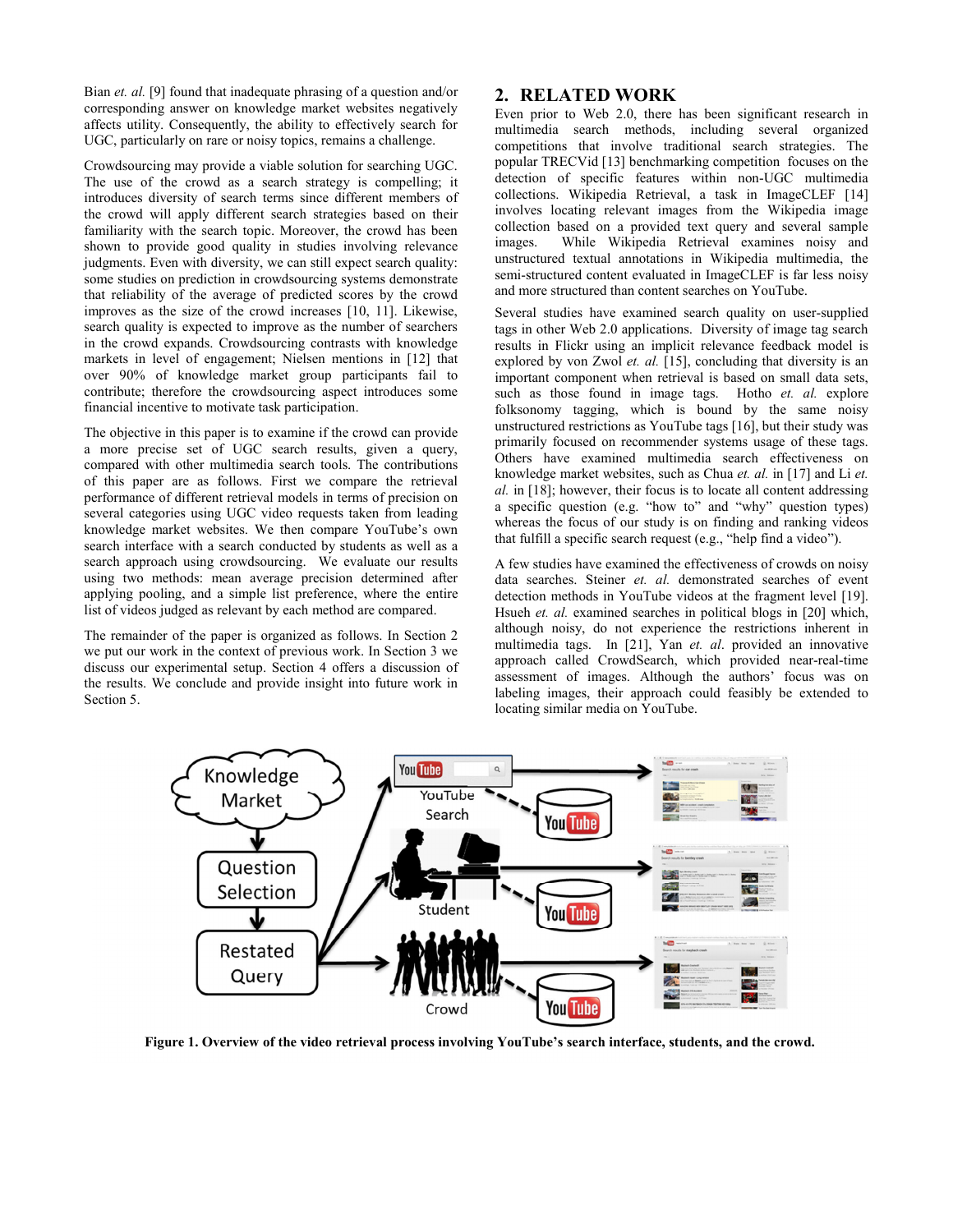# **3. EXPERIMENTAL SETUP**

## **3.1 Retrieval Process**

Our objective is to compare the search results obtained from crowdsourcing, human searchers, and YouTube's own search interface. YouTube's search interface is a version of Google's search that has been refined for YouTube, and represents a significant share of Google-based searches. Since late 2008, metrics confirm that video searches on YouTube account for more than a quarter of all Google search queries in the U.S, and a similar share in a most other countries [22]. We began by extracting a set of 100 questions randomly taken from four knowledge market sources (Yahoo! Answers, Answers.com, Blurtit<sup>3</sup> and Allexperts<sup>4</sup>) containing the terms "find" and "video" and remained either unanswered or partially-answered (i.e. the requestor did not indicate their query had been satisfied). We pared our list of questions down to 45 by removing those where the requestor's need could not be clearly determined or we could not find any candidate videos on YouTube's website that appeared to meet the stated criteria through a preliminary search.

Our method is similar to that used by Kofler *et. al.* in [23]. For each request, we removed noisy terms from the original request (e.g., only retain those that support the identified information need); we call this a *Restated Query*. An example of this query refinement procedure is shown in Table 1. We classify each request into one of three categories based on our own assessment of query difficulty using the Restated Query using the following guidelines. Requests classified as "easy" are relatively straightforward to find one (or more) videos that match the stated request - likely listed as a result of requestor laziness or inexperience with search tools. Requests classified as "medium" require some additional refinement, such as an expansion of terms or enhancement using synonyms. Requests classified as "difficult" require significant term refinement to obtain links to YouTube videos. Our final set of queries contained 15 of each difficulty level. This retrieval process is outlined in Figure 1. Examples of Restated Queries categorized as "easy", "medium", and "difficult" appear in Table 2.

| Table 1. The process of developing a restated query from |  |
|----------------------------------------------------------|--|
| an unanswered knowledge market query.                    |  |

| <b>Original Knowledge Market</b><br>Query                                                                                                                                                                                                    | <b>Restated Query</b>                                                                     |
|----------------------------------------------------------------------------------------------------------------------------------------------------------------------------------------------------------------------------------------------|-------------------------------------------------------------------------------------------|
| Hey everyone, my friend told me<br>about this one guy who drove his<br>Bugati (totally expensive car) into<br>the river as part of an insurance<br>fraud scheme. Help me find the<br>video of it.                                            | Bugatti Veyron<br>driven into water as<br>part of a possible<br>insurance fraud<br>scheme |
| Where can I find video of President<br>Bush conducting an orchestra? I<br>saw this last night on the news, but<br>I can't find it on Yahoo News and<br>there are some articles on ABC and<br>other newspapers but no video.<br>Anyone, help? | <b>President Bush</b><br>conducting an<br>orchestra                                       |

<sup>3</sup> http://www.blurtit.com

j

#### **Table 2. Examples of restated queries categorized as easy, medium and difficult**

#### **Easy**

- **E1** "Seinfeld" where George Costanza says "serenity now!"
- **E2** Coca Cola warehouse that a forklift dropped a LOT of bottles
- **E3** Bud Light "real men of genius" bad toupee wearer

## **Medium**

- **M1** British television show "Top Gear" goes to the deep south of US and makes the locals angry
- **M2** song that's called "Millionaire" in the Madden NFL video game
- **M3** Michael Jackson's sister as an abused kid on "Good Times" television show from the 1970s

#### **Difficult**

- **D1** fans moving a large rock for Tiger Woods
- **D2** clay-mation figures help each other to climb a wedding cake
- **D3** girl eating dinner reading comic book gets pulled into an animated music video from the 80s

We then run each of the Restated Queries using YouTube's own search interface, obtain the YouTube video links related to the query. We limit our retrieval results only to the top 40 ranked videos that appear on YouTube's website, since early research in web search indicated a large majority of users examine fewer than four pages of web results [24]; we assume video searchers behave no different than web searchers.

For the student search method, we asked five university students to perform each search. We paid an hourly rate of \$10 per hour to search each of the Restated Queries, a typical wage for this type of task in our area. Each student was instructed to provide a list (of up to 40) YouTube video links for each Restated Query. Although given unlimited time, the student group took an average of just under 90 minutes to complete all 45 queries. Participants were told they could use any available search methods or tools.

For the crowdsourced search method, we use the Amazon Mechanical Turk<sup>5</sup> platform (MTurk) to list tasks, and provide each worker with Restated Query for each question with instructions to return at least 10, but not more than 40, of the most relevant YouTube video links. Using MTurk, we created 45 queries, called Human Intelligence Tasks (HITs), amounting to one HIT for each Restated Query. As with the student searchers, crowdsourcing participants were told they could use any search tools they desired and thus were not constrained to using YouTube's search interface. We paid participants \$0.10 per completed HIT, which is a typical wage for this type of crowdsourcing task; to maximize the use of the crowd model and differentiate it from the student search model, crowdsourcing participants were not able to participate in more than one HIT.

1

<sup>4</sup> http://www.allexperts.com

<sup>5</sup> http://www.mturk.com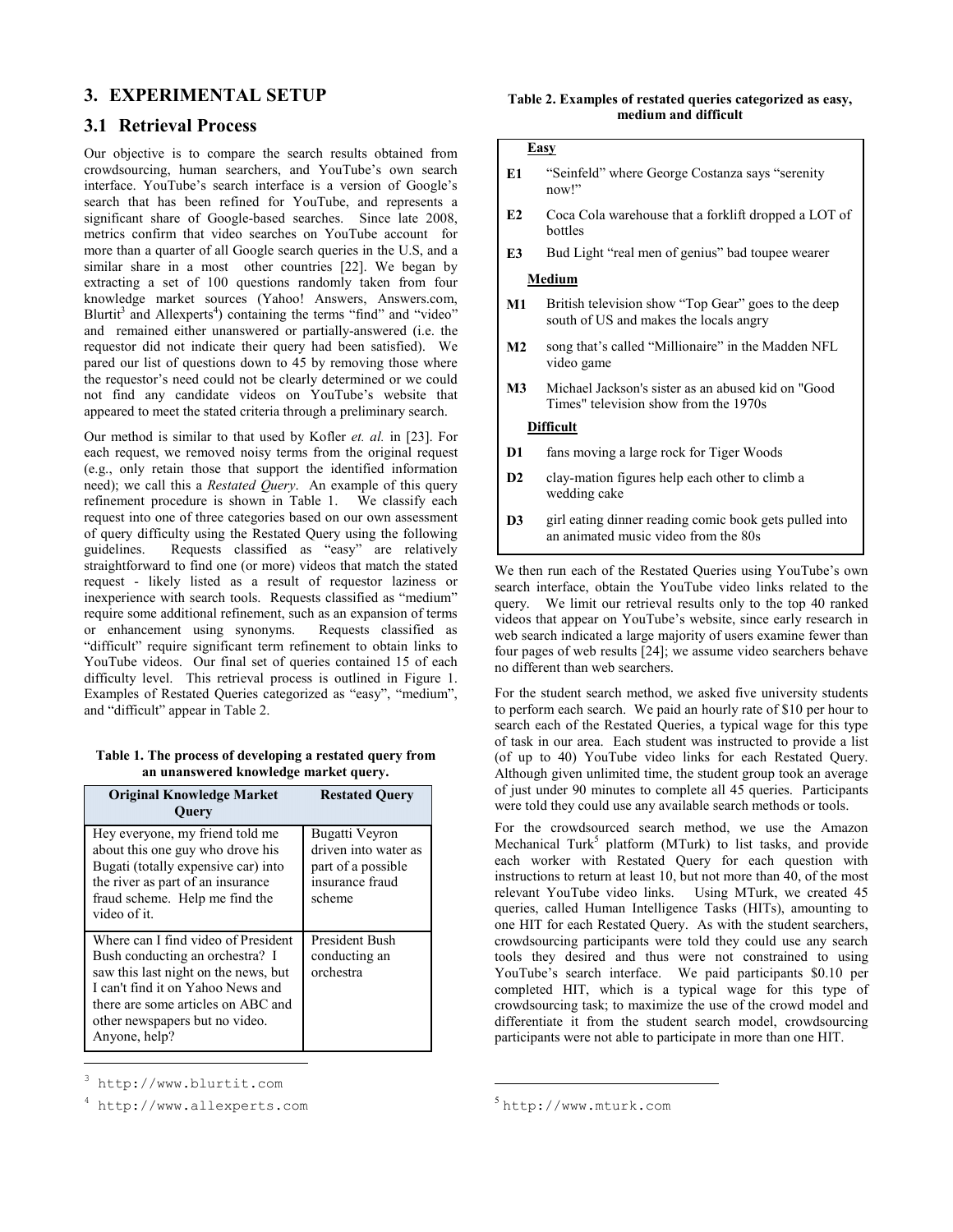

**Figure 2. The video validation and ranking steps for the simple list preference method. Each step is performed by different subgroup from the crowd.**

## **3.2 Evaluation**

The result sets were scored and ranked two different ways: pooling, which has been used in TRECVID, and simple list preference, where the each result set is first validated and compared as a whole.

#### *3.2.1 Pooling*

Therefore, the following pooling technique is used instead. We employ the pooling method used in TRECVID [25]. First, a pool of potentially-relevant YouTube video links is obtained by gathering the sets of links returned by the YouTube query, the human searchers, and the crowdsourcing group. These sets are then merged, duplicate links are removed, and the relevance of only this subset of YouTube video links is assessed.

The performance measure used to evaluate and rank the results is *average precision* (AP):

$$
AP = \frac{1}{R} \sum_{k=1}^{A} \frac{R \cap L^{k}}{k} \lambda(l_{k})
$$

where  $L^k = \{l_1, l_2, ..., l_k\}$  is the rank version of the answer set, A. At any given rank  $k$ , let  $R \cap L^k$  be the number of relevant videos in the top  $k$  of  $L$ , where  $R$  is the total number of relevant videos. Indicator function  $\lambda(l_k) = 1$  if  $l_k \in \mathbb{R}$  and 0 otherwise. Since the denominator k and the value of the indicator function  $\lambda(l_k)$  are dominant in determining average precision, it can be understood that this favors relevant videos appearing towards the top of the list. Mean average precision (MAP), which is the mean of the average precision values over a set of queries, has been a key standard evaluation measure in TRECVID.<sup>6</sup> We used the list of all relevant videos for each question as our determination of ground truth.

#### *3.2.2 Simple List Preference*

j

Perhaps a more holistic metric is the *simple list preference*, which utilizes the lists returned by each of the three search strategies as entities. The videos on each list are validated for relevance against the video request and those that are judged irrelevant are removed. The remaining lists are evaluated in pairwise fashion. Figure 2 gives a high-level overview of this evaluation method.

For each of the 45 requests, we have 3 result sets, one for YouTube search, one for student search and one for Crowdsourcing. The mean size of the 135 result sets was 27.7 video links, with a standard deviation of 6.8.

The first step is validation. We separated the 3743 video links in groups of 15, comprising 250 separate HITs. To each HIT, we introduced 2 "trap" links - clearly irrelevant links added to ensure assessor attention to detail. We posted these 250 HITs, each containing 17 binary relevance judgments and paid \$0.25 per completed HIT. Each of the 250 crowd assessors was only permitted to evaluate a single HIT. Thirteen of the HITs were rejected and had to be relisted due to the assessor failing the trap link judgment. This validation step reduced the 3743 YouTube links by just over eighty percent to 728, averaging 5.4 relevant video links for each of the 135 result sets.

Using the validated links, within each result set, we presented the lists in pairs along with an individual thumbnail from each video as a HIT. For each of the original 45 requests, lists were presented in random order to avoid selection bias, along with the Restated Query. We asked each worker to choose the list that best answered the restated query. We posted each pairwise judgment at least twice in order to ensure that the highly-subjective determination of ground truth was made by two different people. Workers were paid \$0.10 per judgment and were restricted from rating more than one query. If the two raters had a difference in list preference or the resulting list preference was cyclical (i.e.,  $1>2$ ,  $2>3$ ,  $3>1$ ), we hired an additional rater from the crowd to establish a clear preference order. Two assessors each made 3 pairwise judgments across the 45 Restated Queries, with a Cohen's kappa of 0.624, representing a reasonably strong interannotator agreement. Of the 270 pairwise decisions 21 required the use of a tiebreaker, and no cyclical references were encountered. For each set of results obtained by our Restated Query, we then apply a Condorcet method to each pairwise preference among strategies and evaluate based on the lists of relevant UGC videos they contain.

<sup>6</sup> In recent years, average precision has been replaced by inferred average precision (IAP), which closely approximates the AP measure but requires only a subset of the pooled results to be manually evaluated.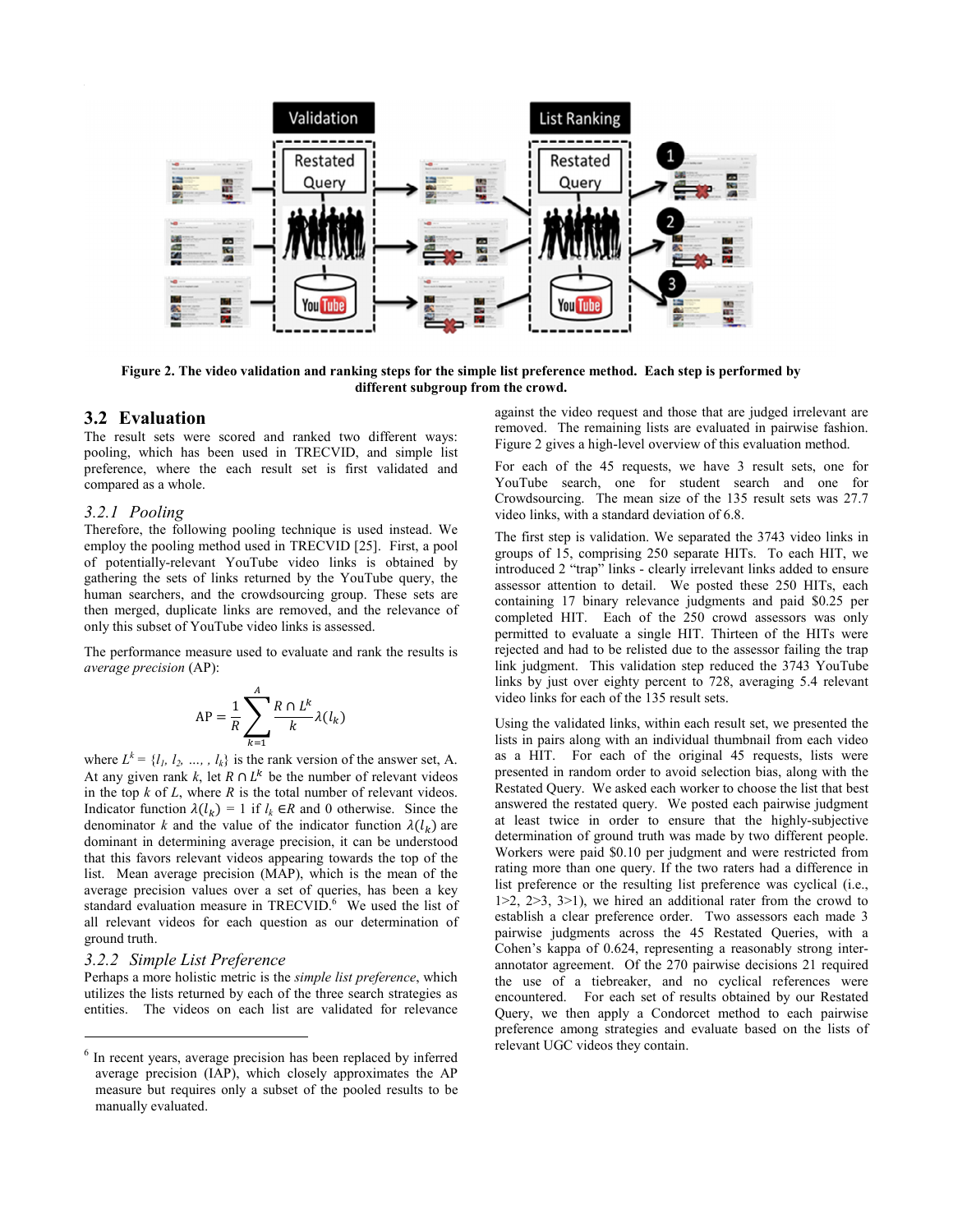# **4. RESULTS**

## **4.1 Pooling**

Using the pooling evaluation method, we calculate the MAP scores for each of the search efforts. These are given in Table 3. While these scores seem reasonable, it is likely due to two issues: our calculation of ground truth and, for most searches, there were only a small percentage of YouTube videos were considered relevant. The crowdsourcing search strategy and the student search strategies performed better than the YouTube search interface as measured by MAP, a result that is statistically significant (two tailed, p<0.05).

**Table 3. Overall MAP scores for each search strategy.** 

| <b>Search Strategy</b> | <b>MAP</b> |
|------------------------|------------|
| <b>Student Search</b>  | 0.524      |
| Crowdsourcing          | 0.512      |
| YouTube Search         | 0.359      |

Since Restated Queries were grouped into three separate categories (easy, medium, and difficult), we evaluated them separately for each search strategy. The results are reported in Table 4.

**Table 4: MAP scores for each search strategy, broken down by search category.** 

| <b>Search Strategy</b> | Easy  | Medium | <b>Difficult</b> |
|------------------------|-------|--------|------------------|
| <b>Student Search</b>  | 0.636 | 0.516  | 0.421            |
| Crowdsourcing          | 0.619 | 0.512  | 0.404            |
| YouTube Search         | 0.508 | 0.344  | 0.224            |

Table 4 raises some interesting points for discussion. First, MAP scores for easy queries are much more consistent across strategies compared with those for medium or difficult searches. This is likely a result of a heavier reliance for students and the crowd on the standard YouTube search interface for the easier queries, limiting the advantages of human computation. As more difficult queries are encountered, the value of human computation becomes a more important consideration.

Second, although the MAP score gap is small between student search and crowdsourcing, we do notice that the five students consistently performed slightly better than the crowd. Each student performed all 45 queries, refining their sources and techniques as they encountered each new query – all five participants performed faster and provided better search results towards the end of their query session than in the beginning (we cannot observe this improvement with the crowd as each crowd participant provided results for only a single query). The crowd had the smallest deviation in MAP scores across the 3 search categories, primarily because the larger number of people searching reduces the variation, as discussed in [10] and [11].

Third, we can see the value of using human input in these MAP scores, but Table 4 does not take the costs in both time and money into consideration. We make the assumption that YouTube's search has no cost in terms of time and money and use it as our baseline. We kept track of the elapsed time taken by the crowd and for the students as well, so we can evaluate this in aggregate. This is reported in Tables 5 and 6.

|  |  |  |  |  | Table 5: Increase in MAP scores over the YouTube search  |  |
|--|--|--|--|--|----------------------------------------------------------|--|
|  |  |  |  |  | interface divided by additional time taken (in minutes). |  |

| <b>Search Strategy</b> | Easy  | Medium | <b>Difficult</b> |
|------------------------|-------|--------|------------------|
| <b>Student Search</b>  | 0.125 | 0.101  | 0.061            |
| Crowdsourcing          | 0.059 | 0.066  | 0.040            |

**Table 6: Increase in MAP over the YouTube search interface divided by additional cost (in US cents).**

| <b>Search Strategy</b> | Easy  | Medium | <b>Difficult</b> |
|------------------------|-------|--------|------------------|
| <b>Student Search</b>  | 1.332 | 1.656  | 2.723            |
| Crowdsourcing          | 2.155 | 1.953  | 1 1 1 1          |

To illustrate, in Tables 5 and 6, for Restated Queries classified as "difficult", to obtain an increase in MAP of 0.001 using students, we would expect to spend 0.06 minutes and incur a cost of 2.723 cents. To obtain an equivalent increase in MAP using crowdsourcing, we would expect to spend, on average, 0.04 minutes and incur a cost of 1.111 cents. Note that these numbers represent long term averages. Thus, we observe that using the crowd, as compared with students, requires 40% of the cost and takes two thirds the time, on average, to raise MAP by an equivalent amount. Thus, when obtaining more precise results is our paramount objective, using students or the crowd is expected to provide the best results. If time or financial costs are also a consideration, our results show that using the crowd will provide the best tradeoff between time, financial cost, and precision.

## **4.2 Simple List Preference**

We apply Copeland's pairwise aggregation method, described in [26, 27], is a Condorcet method used to evaluate pairwise preferences. Copeland's pairwise aggregation method examines two lists for a given query in a pairwise fashion and records the assessor's preference as a "victory". Search strategies are ordered by number of victories over each opponent to determine an overall winner. We examine each pairwise preference for the three result lists for all 45 queries. These comparison results are given in Table 7.

**Table 7: Pairwise comparisons of list preference using Copeland's pairwise aggregation method, as assessed by the crowd.** 

| Comparison                           | <b>Result</b>       | Winner                |
|--------------------------------------|---------------------|-----------------------|
| Student Search vs.<br>Crowdsourcing  | 24 vs. 21           | <b>Student Search</b> |
| Student Search vs.<br>YouTube Search | $39 \text{ vs. } 6$ | <b>Student Search</b> |
| Crowdsourcing vs.<br>YouTube Search  | $37$ vs. $8$        | Crowdsourcing         |

From Table 7, we observe that student search is our Condorcet winner, beating all other search strategies in pairwise comparisons. As with the pooling assessment method, there was a slight preference of student search results over the crowdsourcing supplied video lists. However, when financial costs are disclosed to the assessors along with the scores, crowdsourcing is our Condorcet winner, as observed in Table 8.